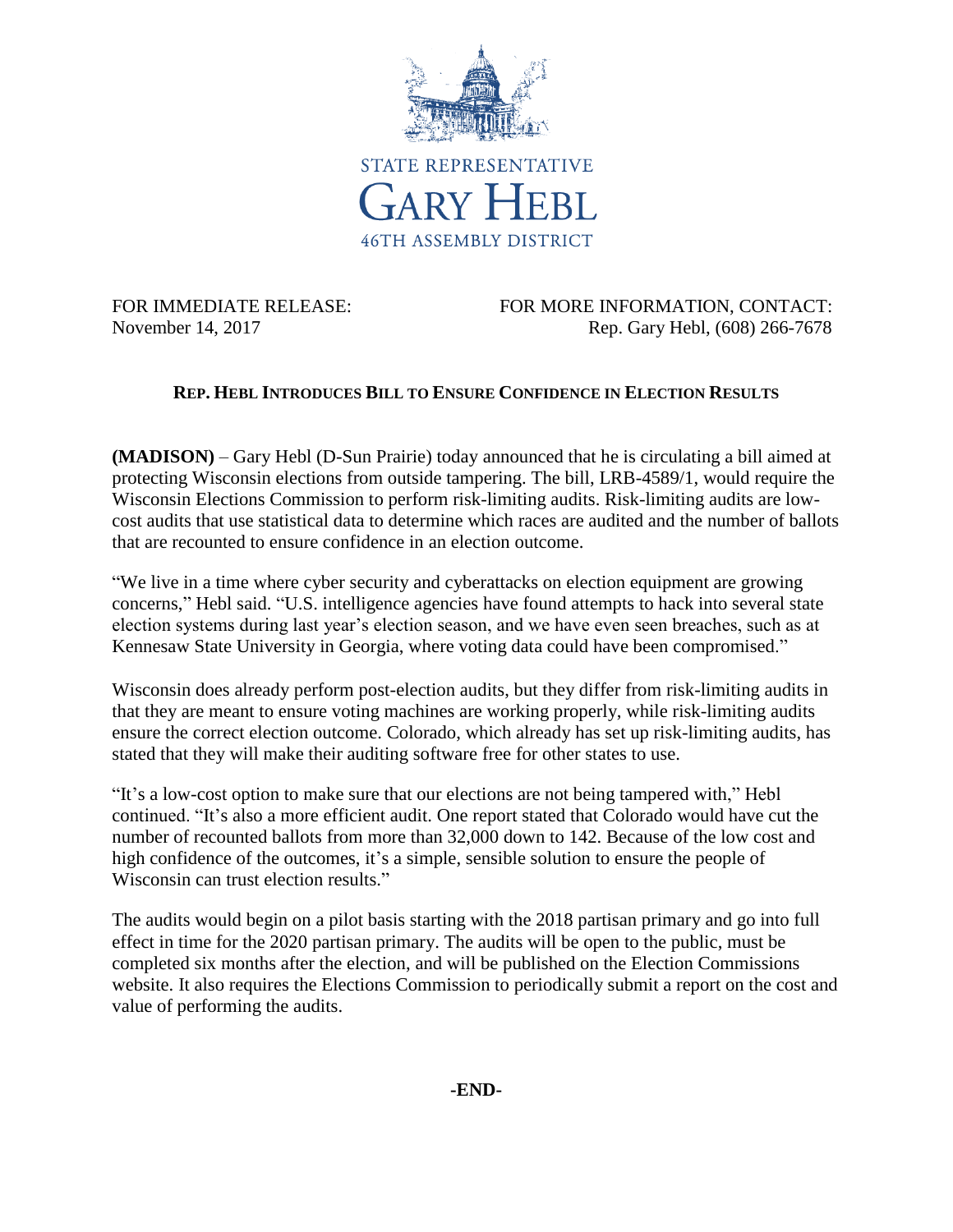

State of Wisconsin **2017 - 2018 LEGISLATURE**

LRB-4589/1 TKK:wlj

# **2017 BILL**

AN ACT *to create* 5.42 of the statutes; **relating to:** post-election risk-limiting 1

2

audits and requiring the exercise of rule-making authority.

#### *Analysis by the Legislative Reference Bureau*

Beginning with the 2018 partisan primary, this bill requires the Elections Commission to conduct risk-limiting audits following each regularly scheduled primary and general election. The bill defines a risk-limiting audit as an audit protocol that makes use of statistical methods and is designed to limit to acceptable levels the risk of certifying a preliminary election outcome that constitutes an incorrect outcome.

Risk-limiting audits performed for and between the 2018 partisan primary and 2020 spring election are to be performed on a pilot basis on a limited number of offices specified in the bill: one statewide elective office and one local elective office in each county in which an election for local office is held. Beginning with the 2020 partisan primary, the commission must perform risk-limiting audits following each regularly scheduled election in the manner determined by the commission pursuant to rules promulgated by the commission. The bill requires the commission to consult with statisticians, municipal and county clerks, and voting equipment vendors when promulgating the rules.

The commission must provide at least 48 hours' notice prior to conducting each risk-limiting audit, and the audit must be open to the public. The commission must complete each risk-limiting audit within six months following the date of the election for which the audit was performed and must publish the results of each audit on the commission's Internet site. In addition, the bill requires, by July 1, 2020,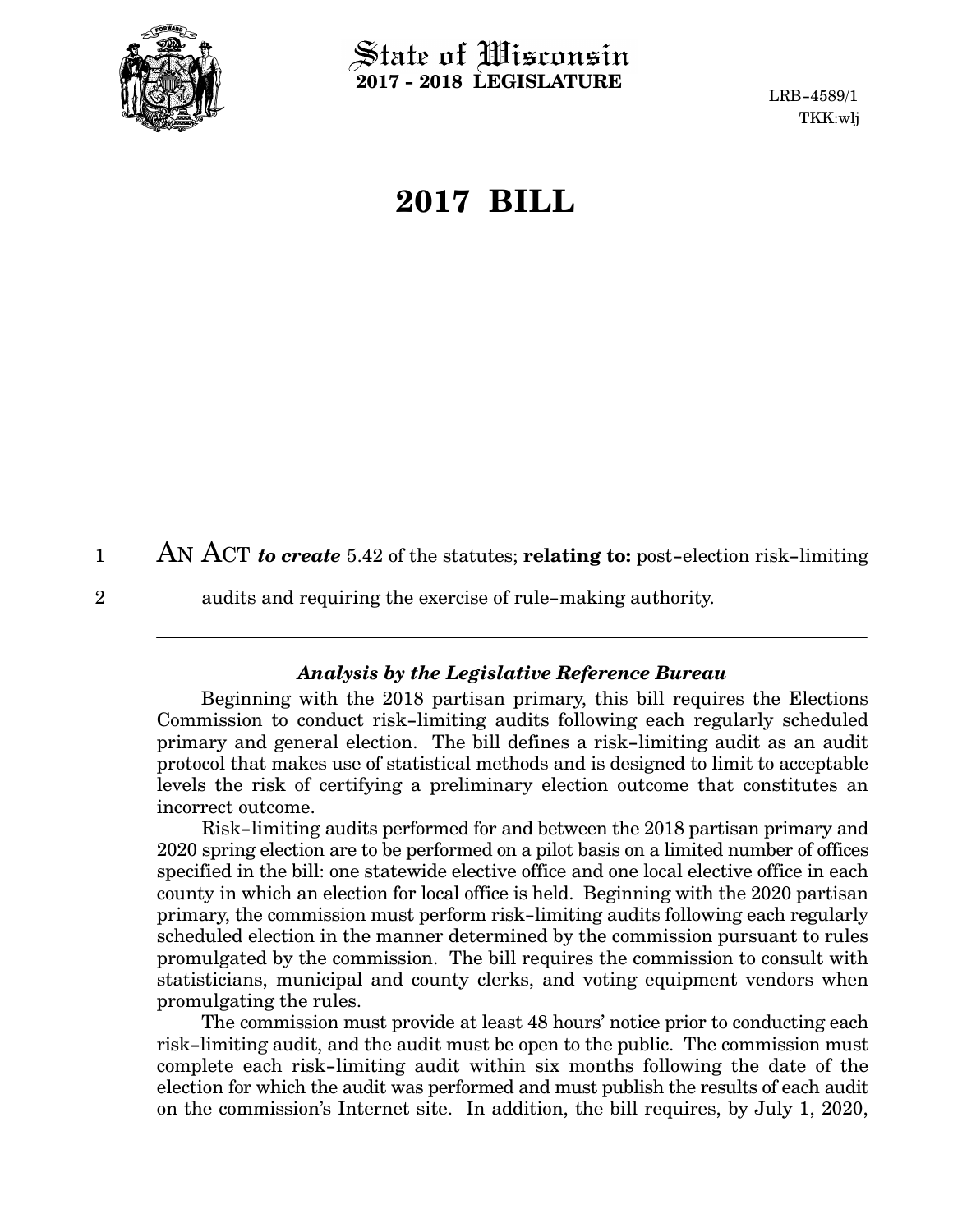## **BILL**

2

following the end of the pilot program, and every five years thereafter, the commission to submit a report to the governor, the Joint Committee on Finance, and the legislature on the cost and value of performing risk-limiting audits.

For further information see the *state* fiscal estimate, which will be printed as an appendix to this bill.

## *The people of the state of Wisconsin, represented in senate and assembly, do enact as follows:*

**SECTION 1.** 5.42 of the statutes is created to read: 1

**5.42 Post-election risk-limiting audits. (1)** In this section:

(a) "Audit unit" means the geographic reporting unit, as determined by the commission, used in a risk-limiting audit. An "audit unit" may include a block, election district, ward, and any combination thereof. 3 4 5

- (b) "Incorrect outcome" means an outcome that is inconsistent with the election outcome that would be obtained by conducting a full recount of the election. 6 7
- (c) "Risk-limiting audit" means an audit protocol that makes use of statistical methods and is designed to limit to acceptable levels the risk of certifying a preliminary election outcome that constitutes an incorrect outcome. 8 9 10

**(2)** (a) The commission shall, beginning with the 2018 partisan primary and following each regularly scheduled election that falls between the 2018 partisan primary and the 2020 spring election, conduct a risk-limiting audit pilot program. For each regularly scheduled election in the pilot program, the commission shall select one state office and one local office in each county in the state in which an election for local office is held and conduct a risk-limiting audit of the elections held for that office. The commission shall conduct the risk-limiting audits under this paragraph in conformance with the rules promulgated under sub. (4). 11 12 13 14 15 16 17 18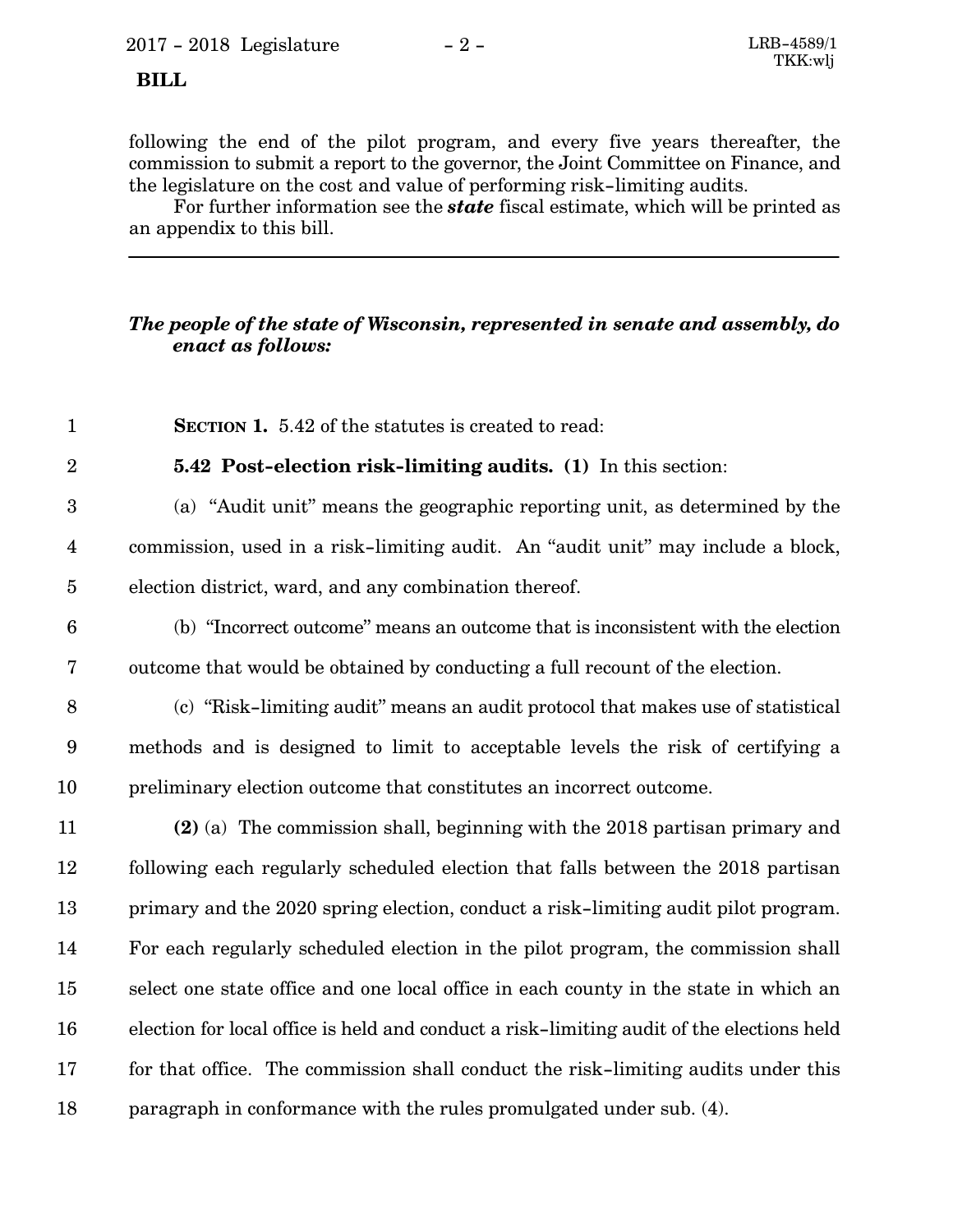$2017 - 2018$  Legislature  $-3 -$  LRB-4589/1 **SECTION** 1

(b) Beginning with the 2020 general election, the commission shall conduct risk-limiting audits following each general election, spring primary, spring election, and partisan primary. The commission shall conduct the risk-limiting audits under this paragraph in conformance with the rules promulgated under sub. (4). (c) The commission shall perform the risk-limiting audits under this section in addition to the audits required under s. 7.08 (6). **(3)** The commission shall do all of the following: (a) Provide 48 hours' notice of each risk-limiting audit conducted under this section by publication of a class 1 notice under ch. 985 in one or more newspapers published in the municipality within which the audit unit is located if a newspaper is published therein. If no newspaper is published therein, the commission shall publish the notice in a newspaper of general circulation in the municipality. (b) Ensure that each risk-limiting audit is open to the public. (c) Complete each risk-limiting audit performed under this section within 6 months after the date of the election for which the audit was performed. (d) Publish the results of each risk-limiting audit on the commission's Internet site. (e) By July 1, 2020, and every five years thereafter, submit a report to the governor, the joint committee on finance, and the chief clerk of each house of the legislature for distribution to the legislature under s. 13.172 (2) on the cost and utility of performing risk-limiting audits. The commission shall include in the report any changes in the statutes governing election administration and the performance of risk-limiting audits the commission recommends. 1 2 3 4 5 6 7 8 9 10 11 12 13 14 15 16 17 18 19 20 21 22 23

**(4)** The commission shall promulgate rules to implement this section. The commission shall consult with statisticians, voting equipment vendors, and 24 25